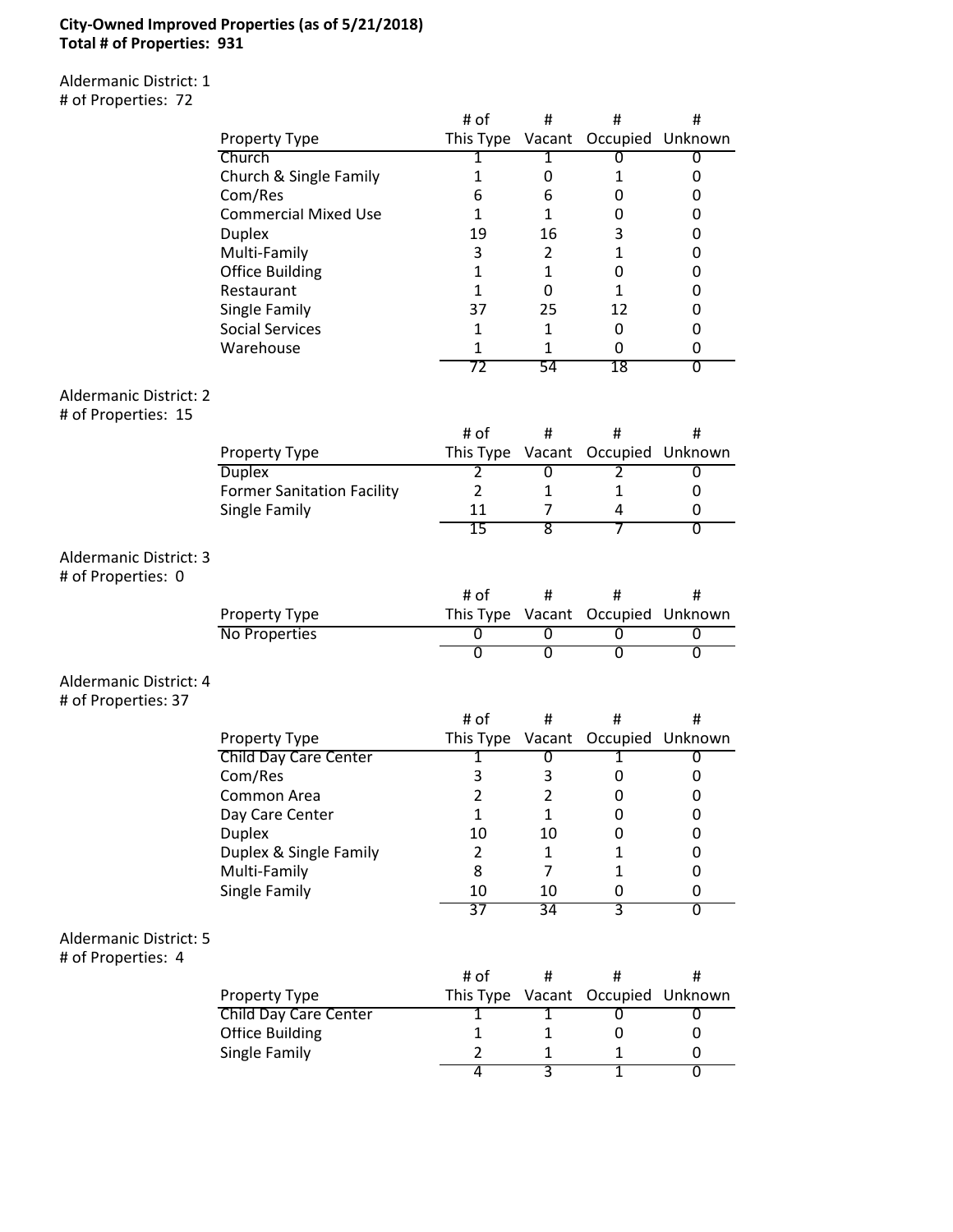#### Aldermanic District: 6 # of Properties: 288

|                              | # of | #   | #                                 | # |
|------------------------------|------|-----|-----------------------------------|---|
| Property Type                |      |     | This Type Vacant Occupied Unknown |   |
| Child Day Care               |      |     |                                   |   |
| Church                       | 6    | 6   |                                   |   |
| Com/Res                      | 30   | 27  | 3                                 |   |
| <b>Duplex</b>                | 136  | 119 | 17                                |   |
| Duplex - 2                   |      |     |                                   |   |
| Duplex & Single Family       | 8    | 8   |                                   |   |
| <b>Employment Agency</b>     |      |     |                                   |   |
| <b>Funeral Services</b>      |      |     |                                   |   |
| <b>Medical Office</b>        |      | 0   |                                   |   |
| Multi-Family                 | 11   | 10  |                                   |   |
| Multi-Family & Single Family |      |     |                                   |   |
| <b>Retail Offices</b>        |      |     |                                   |   |
| Single Family                | 88   | 79  | 9                                 |   |
| Single Family - 2            |      |     | 0                                 |   |
| Tavern                       |      |     |                                   |   |
|                              | 288  | 256 | 32                                |   |

## Aldermanic District: 7

# of Properties: 155

|                             | # of      | #      | #  | #                |
|-----------------------------|-----------|--------|----|------------------|
| <b>Property Type</b>        | This Type | Vacant |    | Occupied Unknown |
| Child Day Care              |           |        |    |                  |
| Church                      |           |        |    |                  |
| Com/Res                     | 10        |        |    |                  |
| <b>Commercial Mixed-Use</b> | 2         |        |    |                  |
| <b>Duplex</b>               | 77        | 69     | 8  |                  |
| Duplex - 2                  |           |        |    |                  |
| <b>Family Services</b>      |           |        |    |                  |
| Multi-Family                | 3         | 3      |    |                  |
| <b>Residential Care</b>     |           |        |    |                  |
| Restaurant                  |           |        |    |                  |
| Single Family               | 53        | 47     | 6  |                  |
| Single Family - 2           |           |        |    |                  |
| Tavern                      |           |        |    |                  |
| Warehouse                   |           |        |    | O                |
|                             | 155       | 137    | 18 | ŋ                |

# Aldermanic District: 8

# of Properties: 12

|               | # of |                                   |  |
|---------------|------|-----------------------------------|--|
| Property Type |      | This Type Vacant Occupied Unknown |  |
| Com/Res       |      |                                   |  |
| <b>Duplex</b> |      |                                   |  |
| Restaurant    |      |                                   |  |
| Single Family |      |                                   |  |
|               |      |                                   |  |

### Aldermanic District: 9

# of Properties: 11

|                              | # of |                                   |  |
|------------------------------|------|-----------------------------------|--|
| Property Type                |      | This Type Vacant Occupied Unknown |  |
| Com/Res                      |      |                                   |  |
| Condominium                  |      |                                   |  |
| Duplex                       |      |                                   |  |
| <b>Recreational Facility</b> |      |                                   |  |
| Single Family                |      |                                   |  |
|                              |      |                                   |  |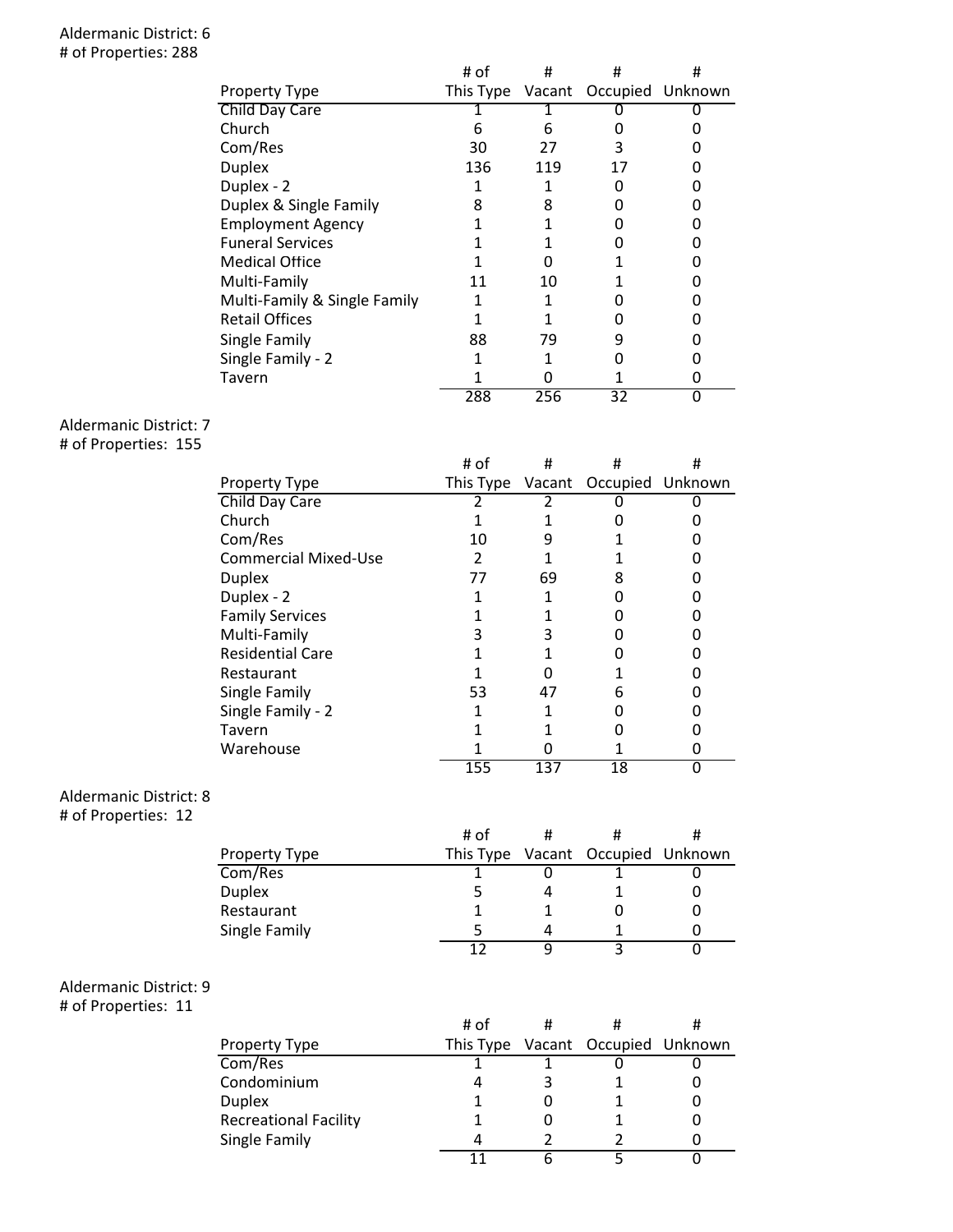### Aldermanic District: 10 # of Properties: 18

|                                                       |                            | # of             | #                   | #                                 | #              |
|-------------------------------------------------------|----------------------------|------------------|---------------------|-----------------------------------|----------------|
|                                                       | Property Type              |                  |                     | This Type Vacant Occupied         | Unknown        |
|                                                       | Child Day Care             | 1                | 0                   | 1                                 | 0              |
|                                                       | Com/Res                    | 5                | 4                   | 1                                 | 0              |
|                                                       | <b>Duplex</b>              | 1                | 1                   | 0                                 | 0              |
|                                                       | Single Family              | 8                | 6                   | $\overline{2}$                    | 0              |
|                                                       | Studio                     | $\mathbf{1}$     | 0                   | $\mathbf{1}$                      | 0              |
|                                                       | Warehouse                  | $\overline{2}$   | $\overline{2}$      | 0                                 | 0              |
|                                                       |                            | 18               | $\overline{13}$     | $\overline{5}$                    | $\overline{0}$ |
| Aldermanic District: 11<br># of Properties: 1         |                            |                  |                     |                                   |                |
|                                                       |                            | # of             | #                   | #                                 | #              |
|                                                       | Property Type              |                  |                     | This Type Vacant Occupied Unknown |                |
|                                                       | <b>Single Family</b>       | 1                | 1                   | 0                                 | 0              |
|                                                       |                            | $\overline{1}$   | $\overline{1}$      | $\overline{0}$                    | $\overline{0}$ |
| <b>Aldermanic District: 12</b><br># of Properties: 31 |                            |                  |                     |                                   |                |
|                                                       |                            | # of             | #                   | #                                 | #              |
|                                                       | Property Type              | This Type        | Vacant              | Occupied                          | Unknown        |
|                                                       | Com/Res                    | 7                | 6                   | $\mathbf{1}$                      | $\overline{0}$ |
|                                                       | <b>Duplex</b>              | 6                | 5                   | 1                                 | 0              |
|                                                       | Duplex & Single Family     | 1                | 0                   | 1                                 | 0              |
|                                                       | Former Library Site        | 1                | 1                   | 0                                 | 0              |
|                                                       | Multi-Family               | 1                | $\mathbf{1}$        | 0                                 | 0              |
|                                                       | Single Family              | 13               | 12                  | 1                                 | 0              |
|                                                       | <b>Used Care Dealer</b>    | 1                | 0                   | $\mathbf 1$                       | 0              |
|                                                       |                            |                  |                     |                                   |                |
|                                                       | Warehouse                  | 1                | 1                   | 0                                 | 0              |
|                                                       |                            | $\overline{31}$  | $\overline{26}$     | $\overline{5}$                    | $\overline{0}$ |
| <b>Aldermanic District: 13</b><br># of Properties: 4  |                            |                  |                     |                                   |                |
|                                                       |                            | # of             | #                   | $\sharp$                          | #              |
|                                                       | Property Type              | This Type Vacant |                     | Occupied                          | Unknown        |
|                                                       | Manufacturing/Warehouse    | 1                | $\overline{0}$      | 1                                 | 0              |
|                                                       | Single Family              | 2                | 0                   | $\overline{c}$                    | 0              |
|                                                       | Tavern & Mobile Home Court | 1                | 1                   | 0                                 | 0              |
|                                                       |                            | 4                | 1                   | 3                                 | U              |
| Aldermanic District: 14<br># of Properties: 10        |                            |                  |                     |                                   |                |
|                                                       |                            | # of             | #                   | #                                 | #              |
|                                                       | Property Type              | This Type        | Vacant              | Occupied                          | Unknown        |
|                                                       | Com/Res                    | $\overline{2}$   | $\overline{2}$      | 0                                 | 0              |
|                                                       | <b>Duplex</b>              | 3                | $\overline{2}$      | 1                                 | 0              |
|                                                       | Single Family              | 5                | 3<br>$\overline{7}$ | $\overline{2}$                    | 0              |
|                                                       |                            | 10               |                     | $\overline{3}$                    | $\overline{0}$ |
|                                                       |                            |                  |                     |                                   |                |